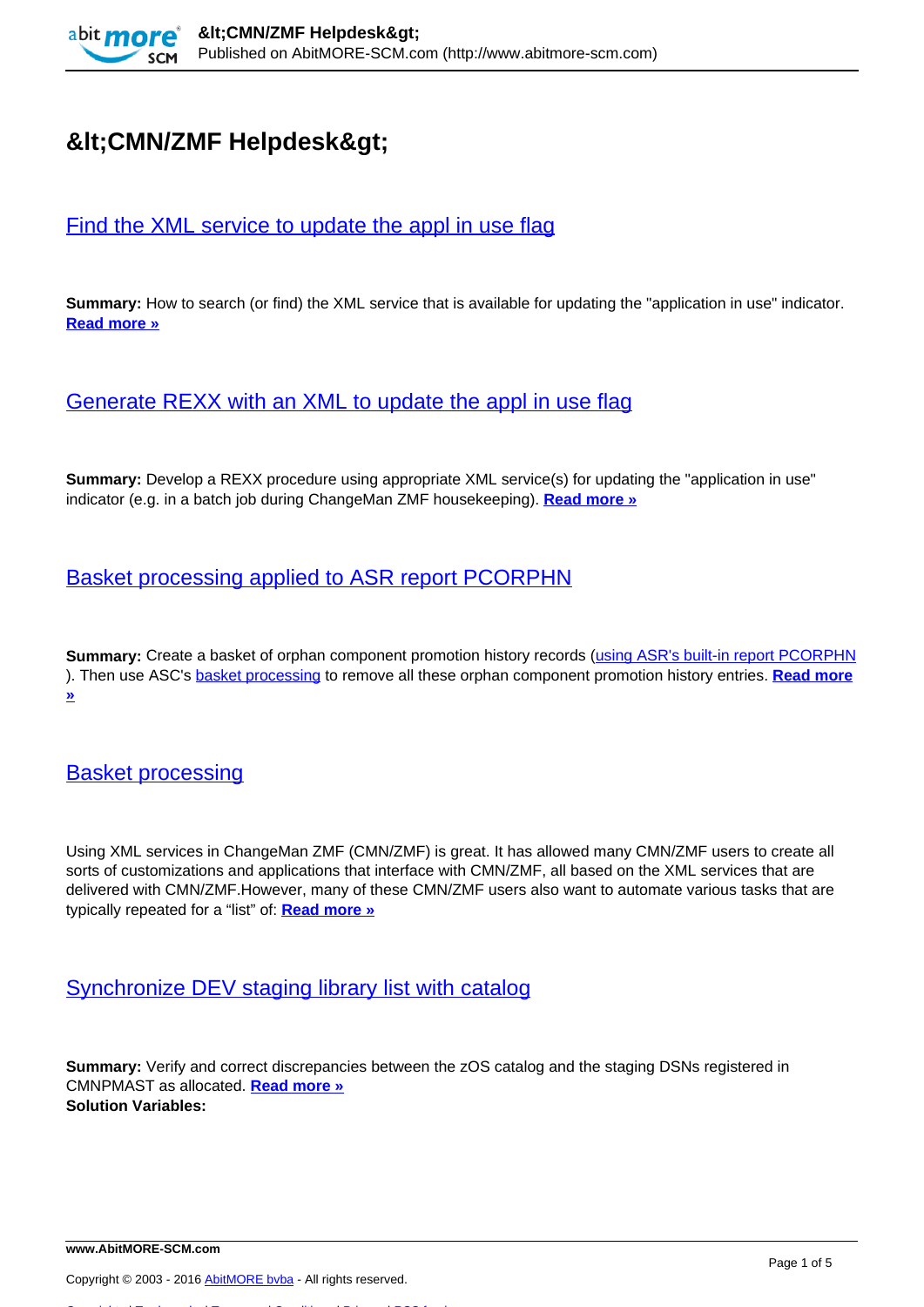

## [Recreate xNode DSNs for selected frozen pkgs](http://www.abitmore-scm.com/products/commander/builtin-solutions/ascz0051)

**Summary:** Submit a request to recreate the X-node DSNs for all frozen packages, optionally limited to only those packages that contain components of a specific library type. **[Read more »](http://www.abitmore-scm.com/products/commander/builtin-solutions/ascz0051) Solution Variables:** 

Copyright © 2003 - 2016 [AbitMORE bvba](http://www.abitmore.be) - All rights reserved.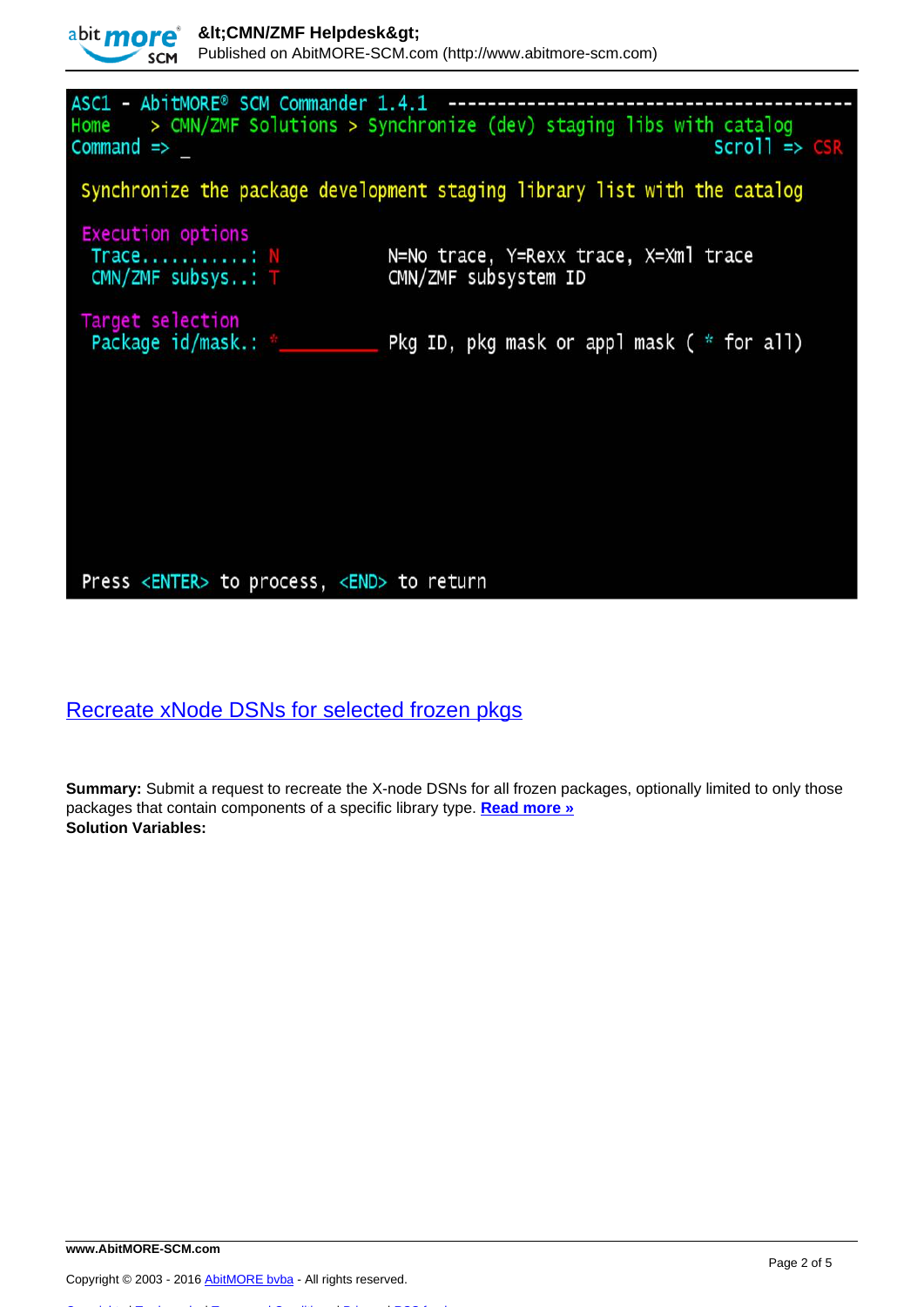

ASC1 - AbitMORE® SCM Commander 1.4.1 ----------------> CMN/ZMF Solutions > Recreate Xnode DSN for a list of frozen packages Home  $Command \Rightarrow$  $Scrol1 \Rightarrow CS$ Recreate X. Node data set of frozen packages **Execution options** N=No trace, Y=Rexx trace, X=Xml trace Trace...........: CMN/ZMF subsystem ID CMN/ZMF subsys..: t View JCL before submit (Y/N) View JCL........: N Target selection<br>Package id/mask.: \_\_\_\_\_\_\_\_\_\_\_ Pkg ID, pkg mask or appl mask(" " for all)<br>Component library type (" " for all) Library type....: PSB

#### Press <ENTER> to process, <END> to return

## [Change the creator Id of a package](http://www.abitmore-scm.com/products/commander/builtin-solutions/ascz0011)

**Summary:** Change the creator ID of a change package to another userid, something that is typically done for none-BAS packages created by somebody who left the company. **[Read more »](http://www.abitmore-scm.com/products/commander/builtin-solutions/ascz0011) Solution Variables:** 

[Copyrights](http://www.abitmore-scm.com/legal/copyrights) | [Trademarks](http://www.abitmore-scm.com/legal/trademarks) | [Terms and Conditions](http://www.abitmore-scm.com/legal/terms) | [Privacy](http://www.abitmore-scm.com/legal/privacy) | [RSS feeds](http://www.abitmore-scm.com/rss.xml)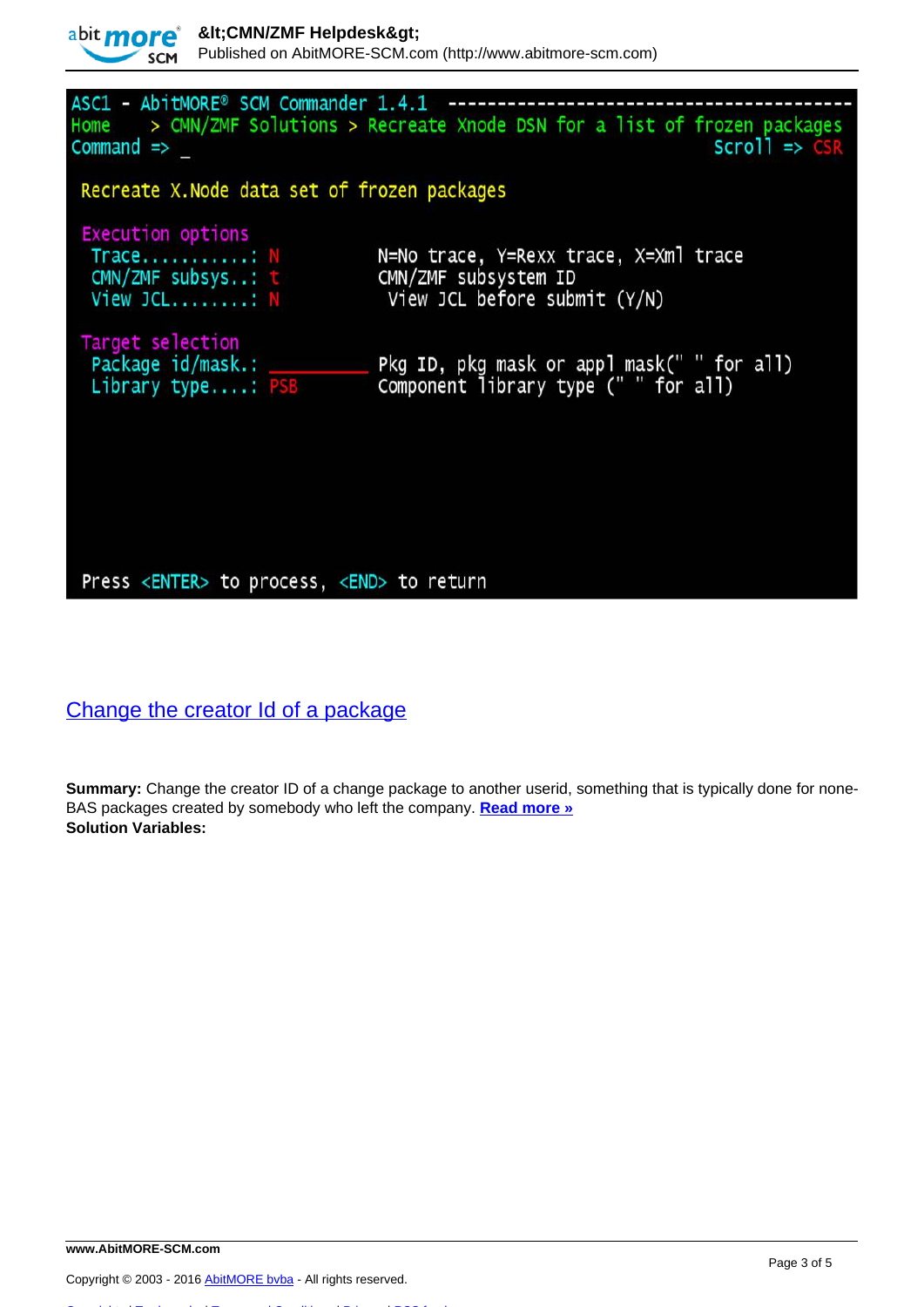

CMN/ZMF subsys..: T CMN/ZMF subsystem ID Target selection Package id......: DEM0000123 Appl Id and package nr

Processing values (new) New creator.....: SOMEUSER Userid of the package creator

### Press <ENTER> to process, <END> to return

Trace...........: N

[Update install date for all expired packages \(limbo\)](http://www.abitmore-scm.com/products/commander/builtin-solutions/ascz0301)

**Summary:** Mass update the planned install date of all change package with "install date passed" to the new (future) install date. **[Read more »](http://www.abitmore-scm.com/products/commander/builtin-solutions/ascz0301) Solution Variables:** 

[Copyrights](http://www.abitmore-scm.com/legal/copyrights) | [Trademarks](http://www.abitmore-scm.com/legal/trademarks) | [Terms and Conditions](http://www.abitmore-scm.com/legal/terms) | [Privacy](http://www.abitmore-scm.com/legal/privacy) | [RSS feeds](http://www.abitmore-scm.com/rss.xml)

 $scri$  =>  $CS$